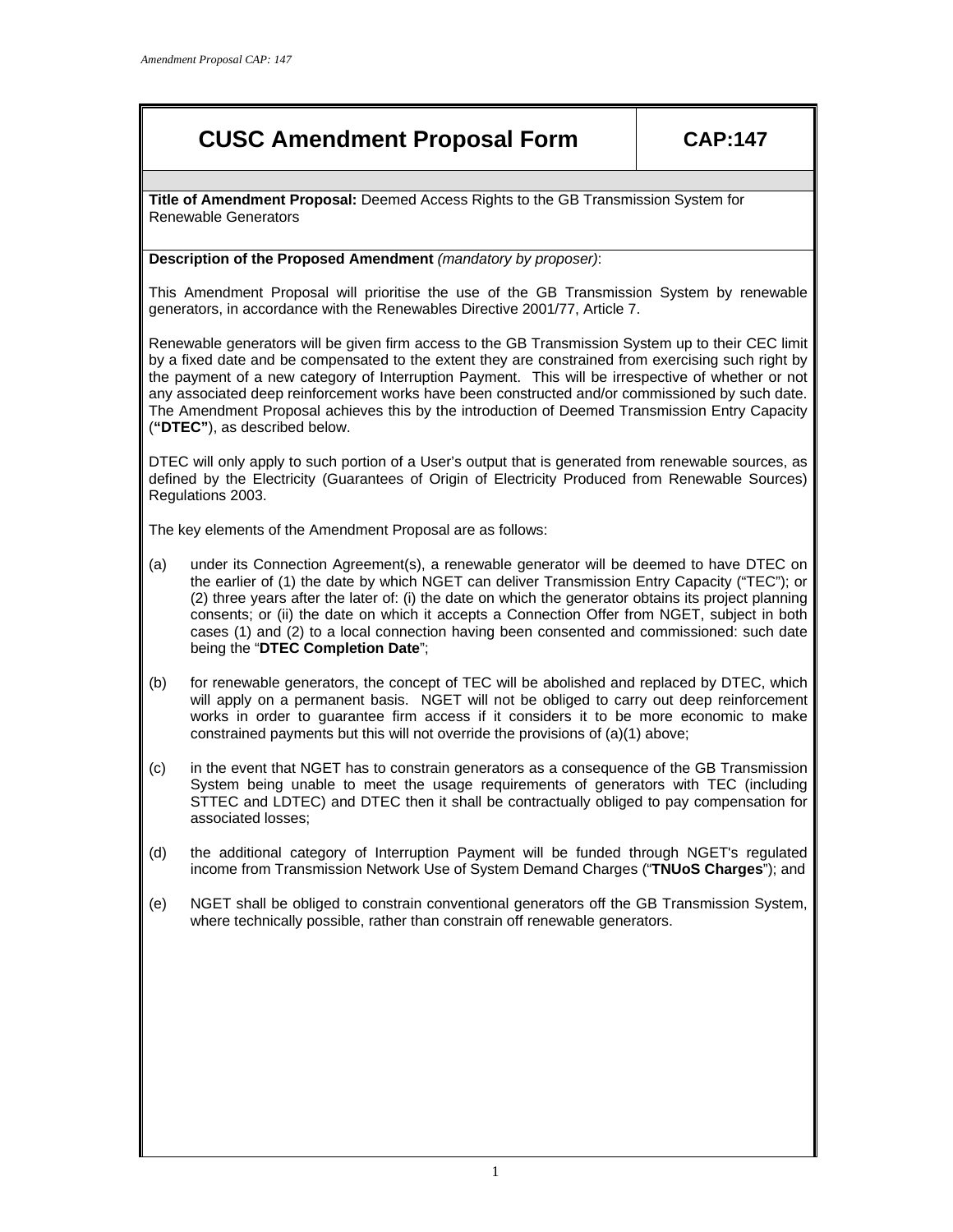**Description of Issue or Defect that Proposed Amendment seeks to Address** *(mandatory by proposer)*:

- 1 Current industry regulations treat all new generation as incremental rather than replacement generation, requiring applicants for connections to wait for system upgrades to accommodate this additional power. This is not in line with Government intentions which envisage renewable generation as primarily replacement generation.
- 2 Current industry regulations do not reflect the terms of the Renewables Directive 2001/77 which obliges Member States to ensure that TSOs guarantee the transmission of renewable energy and which permits TSOs to provide priority access to electricity produced from renewable energy resources.
- 3 Many forms of renewable energy are intermittent and infrequently require use of their maximum permitted TEC. This amendment, by enabling NGET to have a higher level of control of use of the GB Transmission System, permits a more economically efficient judgement to be made about the need for system upgrades than is possible under the current regulations.
- 4 This amendment will permit renewable energy to come to market faster than is possible under the current regulations, supporting the achievement of Government targets for reduction in carbon emissions and OFGEM's secondary objectives under the Electricity Act 1989 Section  $3A(5)(c)<sup>1</sup>$ of (amongst other things) securing a diverse and viable long-term energy supply, and in doing so having regard to the effect on the environment of activities connected with the generation, transmission, distribution or supply of electricity.
- 5 This amendment will remove the timing problems with the obtaining and implementation of planning consents for renewable generation projects in line with the availability of connection dates. This problem has recently been exacerbated by the reduction in validity of planning consents in Scotland from 5 years to 3 years in the Planning etc. (Scotland) Act 2006.

# **Impact on the CUSC**

Please refer to Annex I at page 6.

**Impact on Core Industry Documentation** *(this should be given where possible)*:

# **1 Amendments required to the System Operator - Transmission Owner Code (the "STC")**

The STC will have to be amended to reflect the Shallow Connection Works regime as set out below.

- (a) Section D Part Two which sets out the provisions for the development of Construction Offers and the carrying out of Construction Projects (including the information to be exchanged between a Transmission Owner and NGET as set out in the STC), will have to be amended to include the Shallow Connection Works regime.
- (b) Schedule 5 will have to be amended to include a requirement that NGET in its Connection application provides the Transmission Owner with any details of the DTEC of the new Connection Site.

# **2 Other Core Industry Documents**

Please refer to Annex II at page 8 for a list of other industry / regulatory documents that will need to be changed in order to implement the Amendment Proposal.

l <sup>1</sup> As substituted by the Utilities Act 2000 Section 13.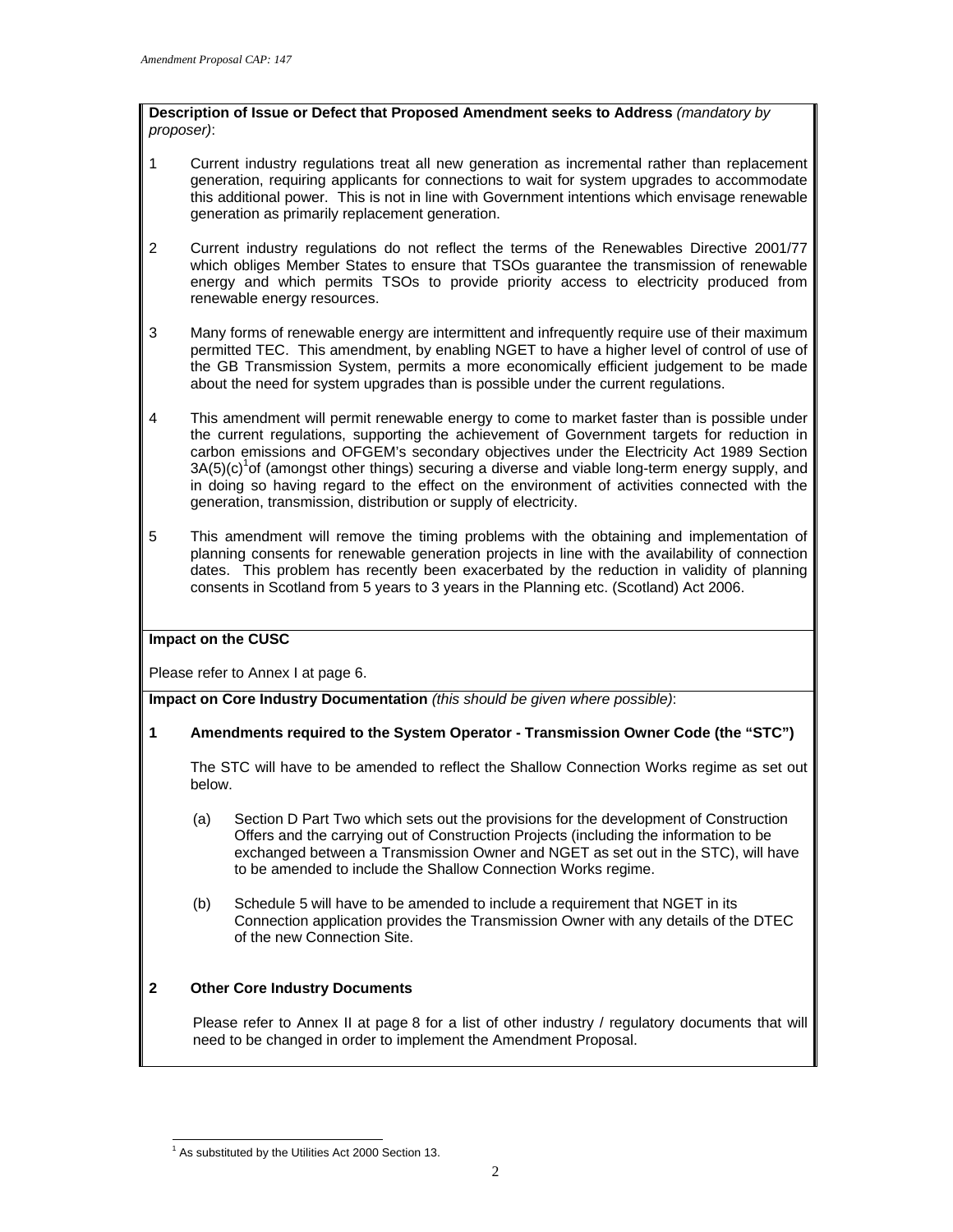**Impact on Computer Systems and Processes used by CUSC Parties** *(this should be given where possible)*:

**Details of any Related Modifications to Other Industry Codes** *(where known)*:

**Justification for Proposed Amendment with Reference to Applicable CUSC Objectives\*\***  *(mandatory by proposer)*:

- 1 The Proposer believes that the proposed amendment better facilitates Applicable CUSC Objective (a) *(the efficient discharge by the licensee of the obligations imposed upon it under the Act and by [Transmission Licence])* as follows:
	- (a) by introducing into the CUSC a regime whereby a Generator that generates electricity from a renewable source is granted access rights to the GB Transmission System within a guaranteed period, the Amendment Proposal would remove the inefficiencies created by the current queuing system for Connection to the GB Transmission System; and
	- (b) by granting the GBSO the option to pay compensation to generators rather than invest to build new transmission assets which may not be economically justified, taking all issues into account, the Amendment Proposal permits a more economic investment analysis to be undertaken.
- 2 The Proposer believes that the proposed amendment better facilitates Applicable CUSC Objective (b) *(facilitating effective competition in the generation and supply of electricity, and (so far as consistent therewith) facilitating such competition in the sale, distribution and purchase of electricity)* as follows:
	- (a) by providing greater certainty for renewable generators than under the current system set out in the CUSC, as new parties seeking Connection to the GB Transmission System would be granted a firm date by which access rights can be provided (whilst at the same time, recognising the issues faced by the NGET, for example obtaining the appropriate Consents). Furthermore, OFGEM has stated (in the context of access to the GB Transmission System in respect of all generation) that: "other things being equal, greater certainty for new parties seeking connection to the network over (a) the date by which access rights can be provided (recognising practical constraints, such as the need for consents, faced by the transmission companies) and, (b) the level of financial commitment required to be provided, might be expected to promote competition."<sup>2</sup>;
	- (b) the implementation of the Amendment Proposal is likely to result in NGET proposing a series of changes to its planning construction procedures so as to ensure that wherever possible, renewable generators' Connections to the GB Transmission System are Commissioned as soon as possible; and
	- (c) by fully reflecting the terms of the Renewables Directive (2001/77/EC).

l <sup>2</sup> OFGEM letter dated 9 May 2006: Access Reform in Electricity Transmission - Working Group Report and Next Steps.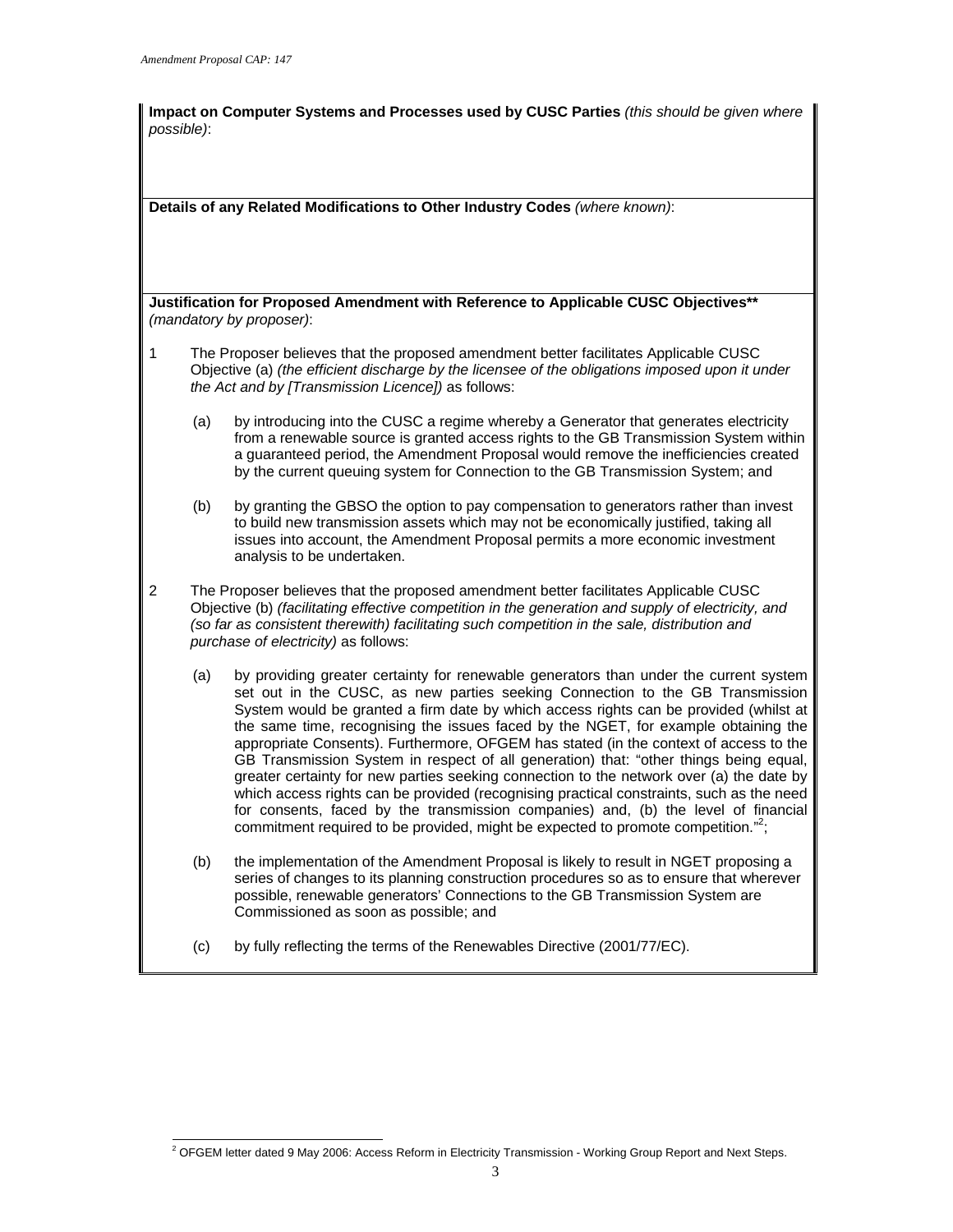| Details of Proposer:<br>Organisation's Name:                                                                                | <b>Mike Davies</b><br>Wind Energy (Forse) Limited |
|-----------------------------------------------------------------------------------------------------------------------------|---------------------------------------------------|
| Capacity in which the Amendment is<br>being proposed:<br>(i.e. CUSC Party, BSC Party or<br>"energywatch")                   | <b>CUSC Party</b>                                 |
| <b>Details of Proposer's Representative:</b><br>Name:<br>Organisation:<br>Telephone Number:<br>Email Address:               |                                                   |
| Details of Representative's Alternate:<br>Name:<br>Organisation:<br>Telephone Number:<br>Email Address:                     |                                                   |
| <b>Attachments: YES</b><br>If Yes, Title and No. of pages of each Attachment: Annex I - Impact on the CUSC pages 6 to 7;and |                                                   |

Annex II - Impact on other industry / regulatory documents pages 8 to 9.

#### **Notes:**

- 1. Those wishing to propose an Amendment to the CUSC should do so by filling in this "Amendment Proposal Form" that is based on the provisions contained in Section 8.15 of the CUSC. The form seeks to ascertain details about the Amendment Proposal so that the Amendments Panel can determine more clearly whether the proposal should be considered by a Working Group or go straight to wider National Grid Consultation.
- 2. The Panel Secretary will check that the form has been completed, in accordance with the requirements of the CUSC, prior to submitting it to the Panel. If the Panel Secretary accepts the Amendment Proposal form as complete, then he will write back to the Proposer informing him of the reference number for the Amendment Proposal and the date on which the Proposal will be considered by the Panel. If, in the opinion of the Panel Secretary, the form fails to provide the information required in the CUSC, then he may reject the Proposal. The Panel Secretary will inform the Proposer of the rejection and report the matter to the Panel at their next meeting. The Panel can reverse the Panel Secretary's decision and if this happens the Panel Secretary will inform the Proposer.

The completed form should be returned to:

Beverley Viney Panel Secretary Commercial Frameworks National Grid National Grid House Warwick Technology Park Gallows Hill **Warwick** CV34 6DA

Or via e-mail to: **Beverley. Viney@uk.ngrid.com** 

(Participants submitting this form by email will need to send a statement to the effect that the proposer acknowledges that on acceptance of the proposal for consideration by the Amendments Panel, a proposer which is not a CUSC Party shall grant a licence in accordance with Paragraph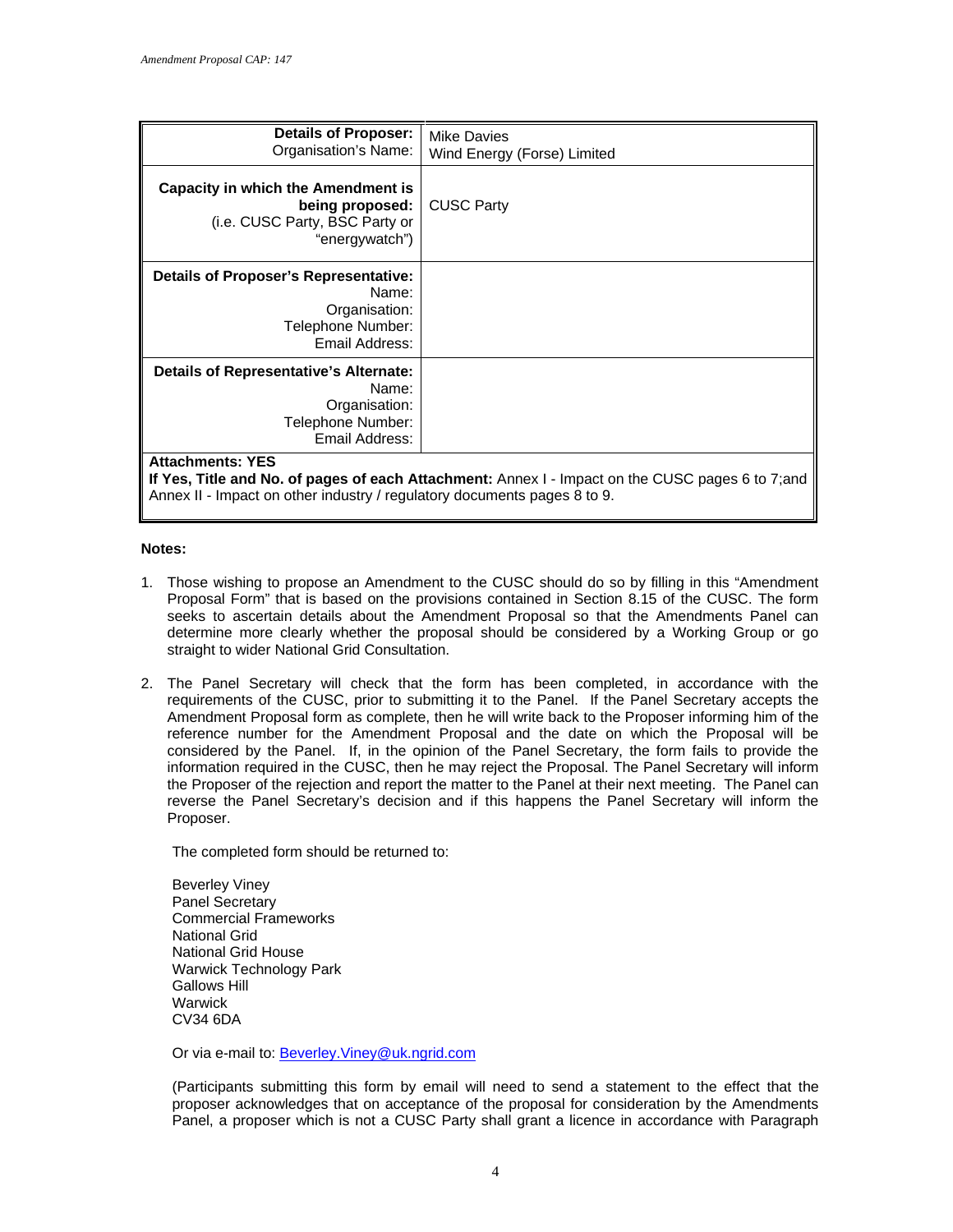8.15.7 of the CUSC. A Proposer that is a CUSC Party shall be deemed to have granted this Licence).

3. Applicable CUSC Objectives\*\* - These are defined within the National Grid Company Transmission Licence under Section C7F, paragraph 15. Reference should be made to this section when considering a proposed amendment.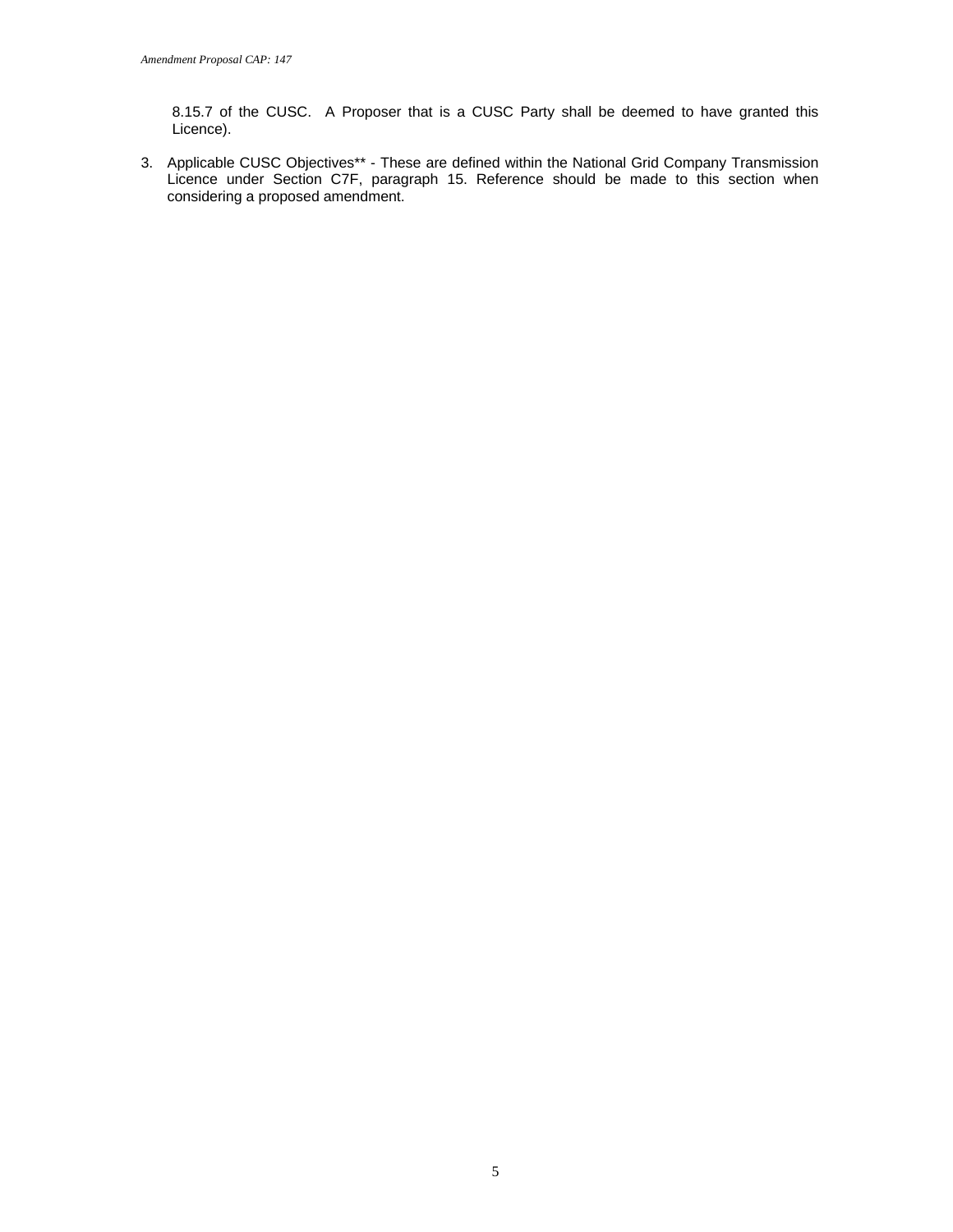### **ANNEX I**

#### **CUSC AMENDMENT PROPOSAL - Deemed Access Rights to the GB Transmission System for Renewable Generators**

#### **1 Impact on the CUSC**

This Annex I sets out the impact of the Amendment Proposal on the CUSC and identifies the following:

- 1.1 the changes that will need to be made to the CUSC (including the underlying rationale);
- 1.2 the sections of the CUSC that will need to be changed in order to implement the Amendment Proposal; and
- 1.3 (where it has been possible to provide at this stage) the suggested legal text drafting changes required in order to implement the Amendment Proposal.

#### **2 DTEC regime**

Section 2 of CUSC

Section 2 of CUSC should be amended by including a new section setting out the framework for the DTEC introduced by the implementation of the Amendment Proposal. This section will provide as follows:

- 2.1 a User that has applied for connection to the GB Transmission System shall be granted DTEC in accordance with the terms of its Construction and Connection Agreements;
- 2.2 following the Commissioning of its Shallow Connection the User will be entitled to have physical access to the GB Transmission System in accordance with the terms of its Connection Agreement;
- 2.3 the DTEC shall cover that proportion of a User's output that is, or is expected to be, generated from renewable sources. In determining whether the electricity generated is from a renewable source, the definition for "renewable energy sources" as set out in the Electricity (Guarantees of Origin of Electricity Produced from Renewable Sources) Regulations 2003, shall apply.

#### **3 Interruption Payments**

Section 5.10 of CUSC will need to be amended to specify that Interruption Payments apply (in place of any compensation under the Balancing and Settlement Code) where the Relevant Interruption is as a result of a constraint in the system as opposed to short-term balancing actions.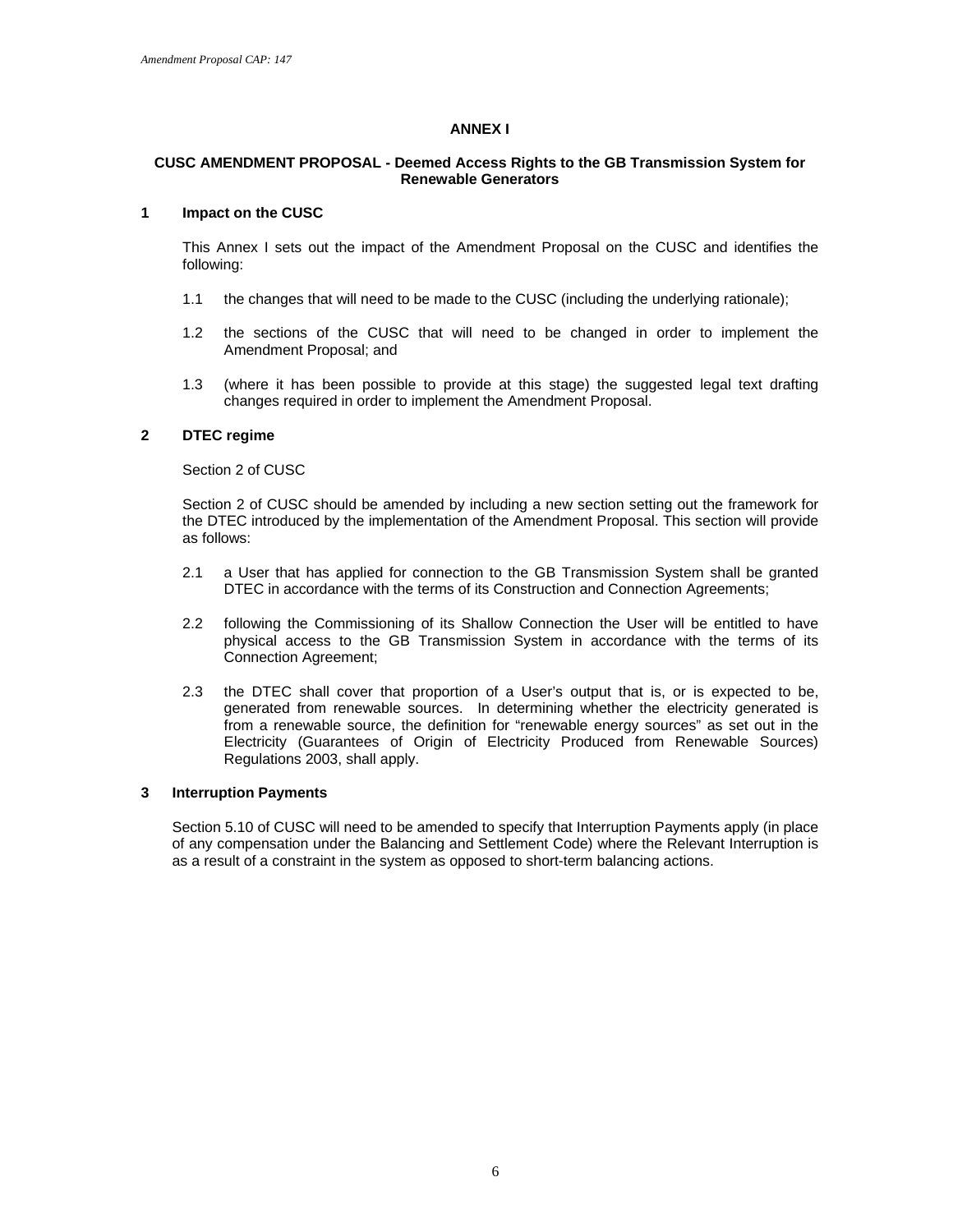# **4 New definitions**

Section 11 of CUSC

Section 11 of CUSC would have to be amended by the addition of definitions covering the matters set out below. Where it has been possible to do so, the suggested draft new definitions have been provided. (This list is not exhaustive and it may be necessary to add more definitions when the Amendment Proposal is assessed).

- 4.1 "**DTEC**" means the Deemed Transmission Entry Capacity set out in Appendix [ ]. Existing renewable generators with TEC should keep it rather than switch to DTEC.
- 4.2 "**DTEC Completion Date**" means the date three years after the User accepts the Connection Offer or obtains its Planning Consents, whichever is the later.
- 4.3 "**Deemed BSUoS Charges**" means a reasonable estimate of Total BSUoS Charges that would have been incurred in respect of the BM Unit of a renewable generator had the BM Unit Metered Volume been equal to the DTEC.
- 4.4 "**Deemed TNUoS Charges**" means a reasonable estimate of The Company's costs in providing Transmission Network Services to the renewable generator had it been exporting the DTEC on to the GB Transmission System.
- 4.5 The definition of "**Interruption**" will need to be amended to apply in circumstances where The Company constrains off a generator and not solely as a result of Deenergisation.
- 4.6 The definition of a "**Interruption Payment**" will need to be amended to include payments:
	- (i) to a renewable generator, where the renewable generator is unable to use its DTEC; and
	- (ii) to a conventional generator where it has been constrained off the system in favour of a renewable generator.

 The methodology for payment would be based upon lost revenues (including, for renewable generators, the value of ROCs, recycle payments and LECs) less avoided costs.

# 4.7 "**Renewable Generator**" means [•].

Note: For the purposes of this Amendment Proposal a new definition is required for Planning Consents, which would be narrower than the current definition of Consents. The renewable generator would have a right to the grant of DTEC no later than 3 years from the date of the grant of planning permission. Note that the grant of planning permission will always be subject to the completion of the "s106<sup>3</sup>" Agreement.

# **5 Schedule 2 Exhibit 1 (the Connection Agreement)**

The standard form Connection Agreement will have to be amended reflect the principles of this Amendment Proposal.

# **6 Schedule 2 Exhibit 3 (the Construction Agreement)**

The standard form Construction Agreement will have to be amended to reflect the principles of the Amendment Proposal.

DTEC should, ideally, be tradeable per CAP 68, e.g. if one project has DTEC and another is still in its three year period of waiting for a connection.

 3 Section 106 Town and Country Planning Act 1991. In Scotland the equivalent provision is Section 75 Town and Country Planning (Scotland) Act 1997.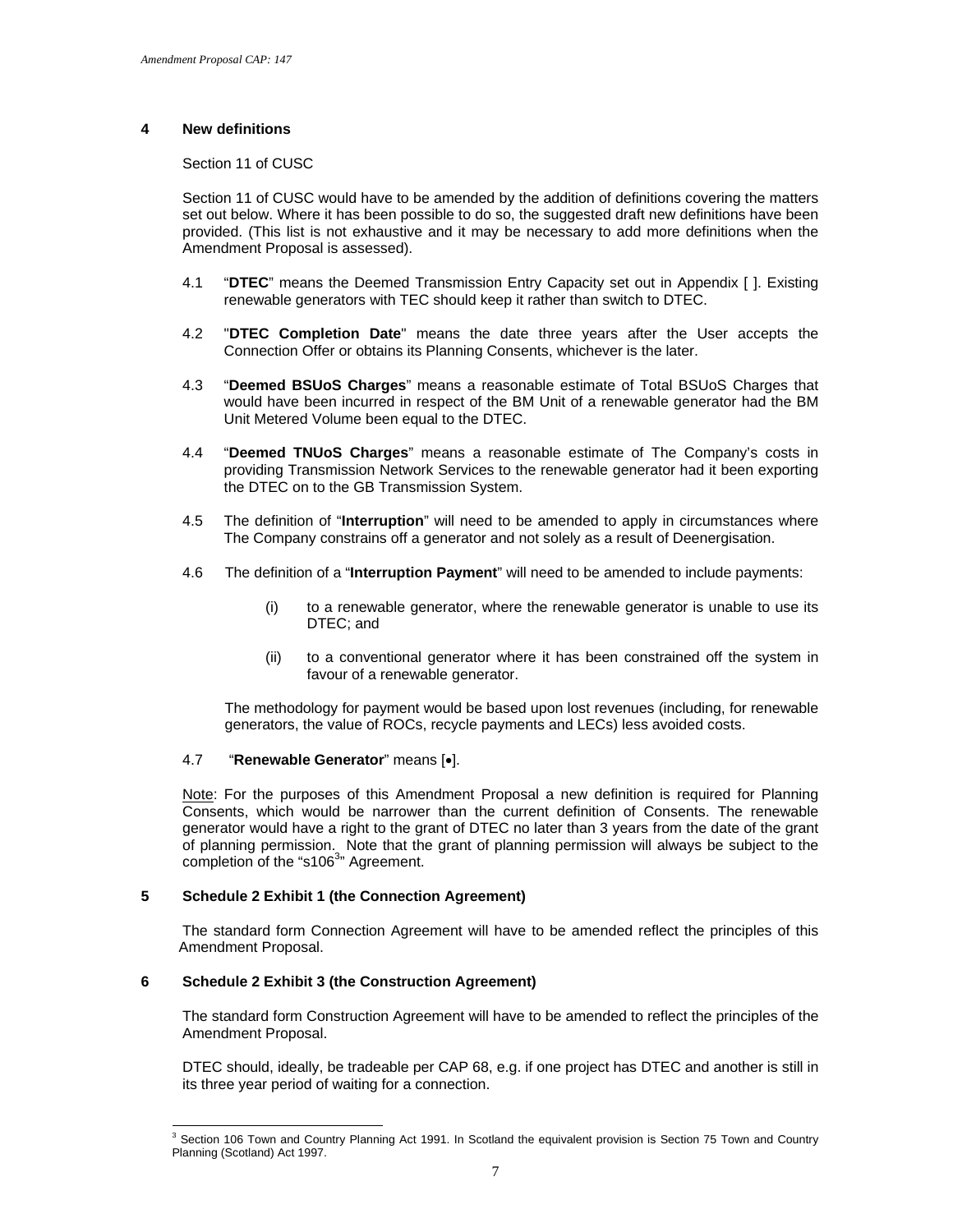#### **Annex II**

#### **CUSC Amendment Proposal - Deemed Access Rights to the Transmission System for Renewable Generators**

#### **1 Impact on other industry / regulatory documents**

The following documents are not Core Industry Documents and their amendment is outside the scope of this Amendment Proposal. However, if the Amendment Proposal is implemented these documents will need to be amended. Accordingly, this Annex II sets out the suggested amendments.

#### **2 Amendments required to NGET's transmission connection charging / use of system charging methodologies**

- 2.1 The Statement of the Use of System Charging Methodology
	- 2.1.1 Generators are required to pay NGET, among other things, TNUoS Charges. TNUoS Charges are comprised of the following:
		- (a) the costs NGET incurs through the Generator's use of the GB Transmission System (other than sole use assets); and
		- (b) an element that reflects the residual costs that NGET incurs in respect of all Generators' use of the GB Transmission System.
	- 2.1.2 This does not allow for a Generator exercising DTEC to be charged for the use it would have made of the GB Transmission System. The Statement for the Use of System Charging Methodology will therefore, have to be amended to allow NGET to charge renewable generators that are exercising DTEC (or part of such rights) Deemed TNUoS Charges and Deemed BSUoS Charges.
- 2.2 The Statement of the Use of System Charges

There may be changes to the numbers set out in this as a consequence of any changes to the Statement of the Use of System Charging Methodology.

#### **3 Amendments to Transmission Licences**

- 3.1 Condition C7 of NGET's Transmission Licence
	- 3.1.1 Condition C7 of the Transmission Licence prohibits NGET from discriminating between Users, in relation to, among other things, the provision of use of the GB Transmission System and in setting Use of System Charges in a way that restricts, distorts or prevents competition in the generation and transmission, supply or distribution of electricity. Implementing the Proposal may result in NGET breaching, or being accused of breaching Condition C7 of its licence.
	- 3.1.2 Accordingly, the Transmission Licence may need to be amended so as to allow NGET to offer different terms of connection and use of the GB Transmission System to renewable generators. This would be entirely consistent with Article 7 of the Renewables Directive (2001/77/EC) which permits transmission system operators to provide priority access to electricity produced from renewable energy sources.
- 3.2 Condition C10 of NGET's Transmission Licence

It may be necessary to amend the Applicable CUSC Objectives.

3.3 Special Condition AA5 of NGET's Transmission Licence